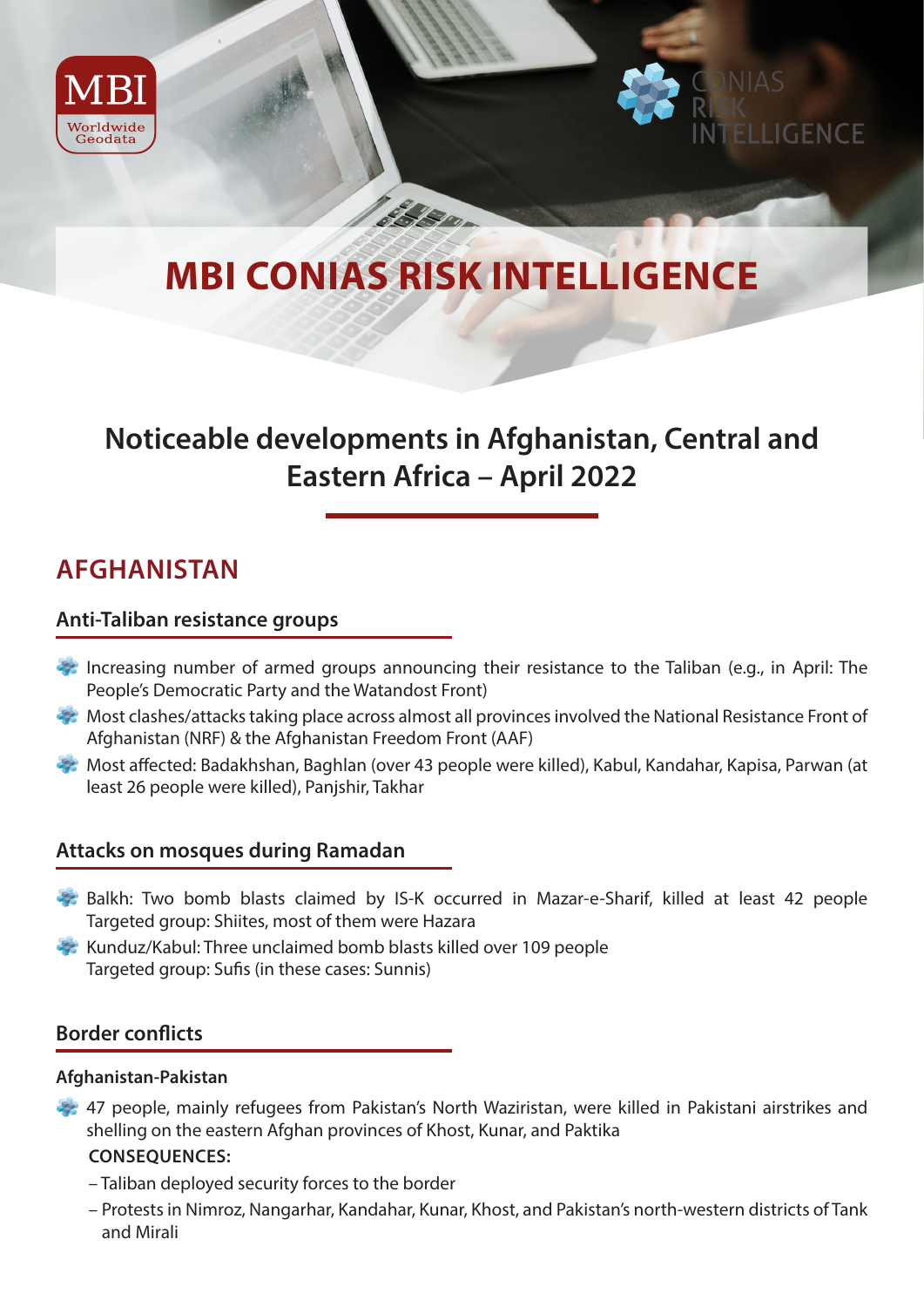#### **Current situation**

- Until April: Shelling and clashes along the border
- Air violation as a reaction to the killing of Pakistan soldiers in North Waziristan in April  $\rightarrow$  Pakistan accuses armed groups, including the TTP, operating in the border area and posing an increasing threat to Pakistan's security to have committed the murder
- Further political risks: Retaliatory attacks by Taliban forces are possible, but depend on the level of violence in the coming weeks

#### **Afghanistan-Iran**

- Clashes between Taliban and Iranian border forces over the Taliban's attempt to construct a road in the border area of Islam Qala-Dogharoun, Herat  $\rightarrow$  Taliban arrested Iranian border forces leading to a border closure for two days, and the deployment of Iranian border forces
- Violent protests in Herat over the mistreatment of Afghan refugees in Iran led to the suspension of Iran's consular activities in Afghanistan

### **ETHIOPIA**

#### **Conflict over national power: TPLF/Tigray**

- First month without violent incidents after a ceasefire was declared in March
- **First truck convoy of the World Food Programme entered Tigray since mid-December '21**

#### **Conflict over secession: OLF**

- For the first time since November, Ethiopian forces conducted an airstrike on OLF Shane militants' positions in West Shewa, Oromia
- At least 159 people were killed in clashes between Ethiopian National Defence Forces and OLF Shane, and in an ethnically motivated attack by the group

#### **Conflict over religion: Christians – Muslims**

- Trigger: An unknown armed group killed 20 Muslims on April 26 in Gondar city, Amhara
	- Seven Christian churches and hotels belonging to people of Christian faith were burned in Worabe and Alem Gebeya in the region of Southern Nations Nationalities and People's (SNNP), and two churches in Amhara
	- Over 370 people were arrested
	- The attack sparked protests of Muslims across the country condemning the violence

#### **Border conflict: Ethiopia - Sudan (al-Fashqa)**

 Ethiopian and Sudanese forces reportedly clashed on April 6 after the latest violent incident occurred in December 2021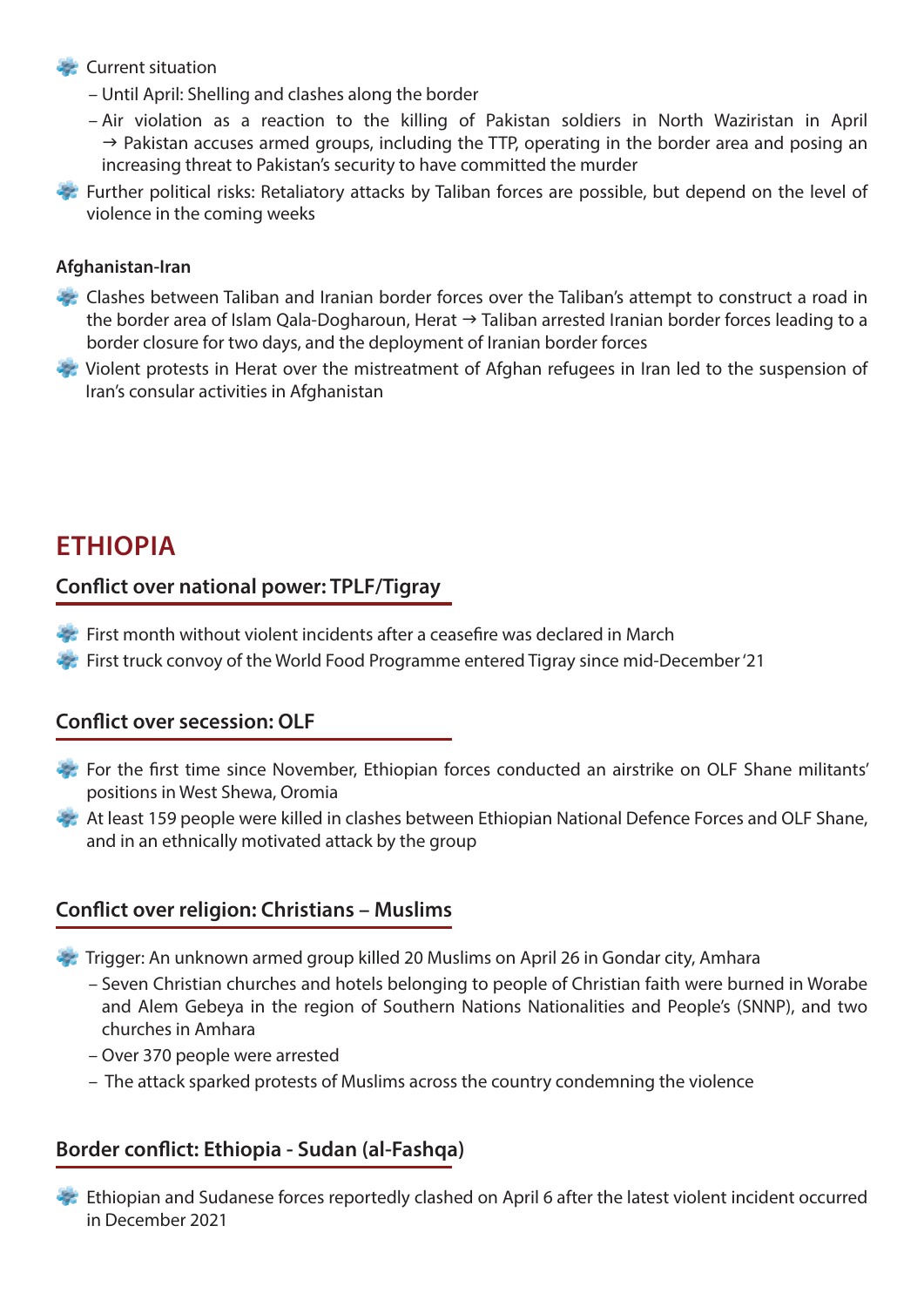## **DEMOCRATIC REPUBLIC OF CONGO**

#### **Opposition**

- Peace talks between government and around 30 armed groups in Nairobi, Kenya were backed by the UN and AU, and brokered by Kenya's President Uhuru Kenyatta
- The Islamic rebel group Alliance of Democratic Forces (ADF) was excluded
- $\blacktriangleright$  No breakthrough: Some groups are willed to demobilize and be integrated into the Congolese Armed Forces, others denied because they want to set their conditions for further negotiations first

#### **M23 operates in Rutshuru, Nord-Kivu**

- April 1: M23 declared a ceasefire
- April 6: Military operations of the Congolese Armed Forces (FARDC) led to the death of 14 people and the displacement of nearly 37,800 people to Uganda (Kisoro district)
- $\rightarrow$  No clashes between April 10 and 22, but sexual abuses and arbitrary killings
- Clashes re-occurred during peace talks on April 23

## **SOUTH SUDAN**

#### **Intercommunal violence**

- Between February 17 and April 6 armed youth groups killed 72 people from Dok Nuer in Leer Town, Unity, leading to the displacement of approximately 40,000 people  $\rightarrow$  UNMISS deployed more peacekeepers for patrolling purposes and to curb further ethnic violence
- April 22/23: Clashes between rattle raiders and Bor Dinka in Eastern Equatoria killed six; almost 8,000 people were internally displaced

#### **SPLM/A-In-Opposition**

 Vice President Machar and his rival President Kiir signed an agreement over the formation of united forces; but clashes reoccurred once on April 8 in Upper Nile